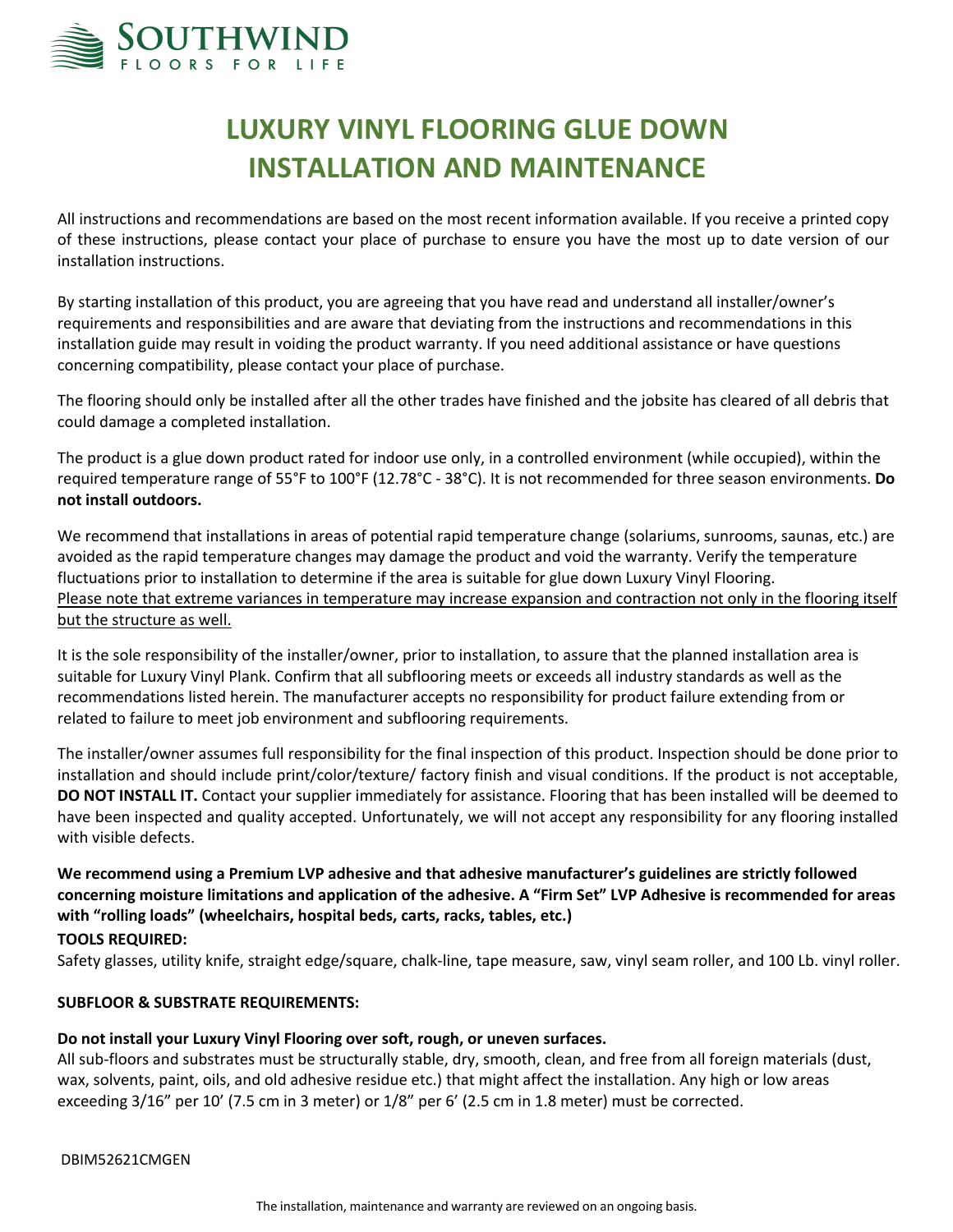

**Wood subfloors**: Wood subfloors require a double layer construction requiring a clean underlayment grade underlayment as specified and warranted by the manufacturer of the underlayment. Fasten underlayment panels per the manufacturer's installation guidelines. Any failure of the underlayment, or flooring associated with the underlayment cannot be considered the responsibility of manufacturer/supplier. We do not recommend installing our resilient flooring over wood surfaces applied directly over concrete (AKA "Sleeper-construction floors").

All crawl spaces be a minimum of at least 18" tall (46cm) from the ground to the underside of the joist. A black ground cover minimum 8mm thick Polyethylene overlapped a minimum of 6" (115 cm) and taped using a moisture resistant tape to avoid moisture migration from the ground up through the flooring. Cross ventilation (vents located around the perimeter) equal to 1.5% of the square footage of the area should be highly considered (if not already a local code).

**Concrete**: Must be fully cured (at least 60 days old). The flatness of concrete subfloors must meet or exceed the requirements of ACI FF25. Most concrete subfloors are not flat/smooth and must be properly prepared before installation. In all cases, verify the substrate is flat (See above subfloor and substrate requirements). Low areas should be filled with a latex fortified Portland cement based self-leveling compound. The moisture content and PH levels of the concrete substrate should not exceed the recommendation of the adhesive manufacturer. If surface is painted or otherwise sealed, verify with the adhesive manufacturer if compatible and if not, what steps must be taken to ensure proper adhesion to the surface of the subfloor (Do not use solvents or chemical adhesive removers to remove paint or adhesives).

**Radiant Heated Systems**: The Hydronic or Embedded radiant heating system needs to be operational and working for one week prior to install date to reduce any residual moisture. Should the Radiant heating system be in use at the time of installation it is necessary to lower the temperature to 65°F (18.3°C) for a minimum of three days prior to the installation date, during the entire installation, and for 24 hours following upon completion of the installation. The temperature can then be gradually increased in 5° increments. Temperature must never exceed 85°F (29°C). It is the responsibility of purchaserto confirm the suitability of the radiant heating system for use with this product. Any damage to the floor caused by the radiant heating system will not be covered by the product warranty.

Should the radiant heating system be an aftermarket system, we require confirming with the manufacturer of that system that Luxury Modular Flooring (considered resilient) can be installed over their system. Any problems associated with aftermarket radiant heating systems are not the responsibility of your retailer.

**Existing Ceramic Tile, Quarry Tile, and Terrazzo Flooring:** All existing tile must be well-bonded to the subfloor or substrate. Terrazzo flooring should be sound and stable. Any weak area should be filled in using a Portland based patching compound. The floor must be clean and contaminate free. We recommend that you skim coat any existing grout lines exceeding the specifications with a latex fortified Portland cement-based patching compound. Grind any irregular surfaces.

**Existing Resilient Floor Covering:** The existing resilient must be single layered, non-cushioned backed, well bonded, fully adhered, and smooth. The flooring should show no signs of moisture or alkalinity. All topical waxes, polishes, air born contaminates, etc. must be removed. Any irregularities must be repaired or replaced. Embossing leveler is recommended to prevent telegraphing. Do not install over rubber-based substrates.

**Old Adhesive Residue:** We do not recommend skim coating over existing adhesive. Because we cannot control how the adhesive was applied, the existing adhesive may break down possibly leading to a failure. Remove existing adhesives using a scraper such as a razor scraper designed for scraping flooring surfaces. The adhesive must be removed to the level of a film. Do not use solvents or chemical adhesive removers to remove old residue. These products can leave a residue in the concrete that may affect the performance of your new flooring. **WARNING**

# DBIM52621CMGEN **For installation over, old resilient floor coverings or when considering removing existing resilient floors, please be advised that these products may possibly contain asbestos fibers or crystalline silica. Please follow all recommended Resilient Floor Covering Institute (RFCI) work practices as** www.rfci.com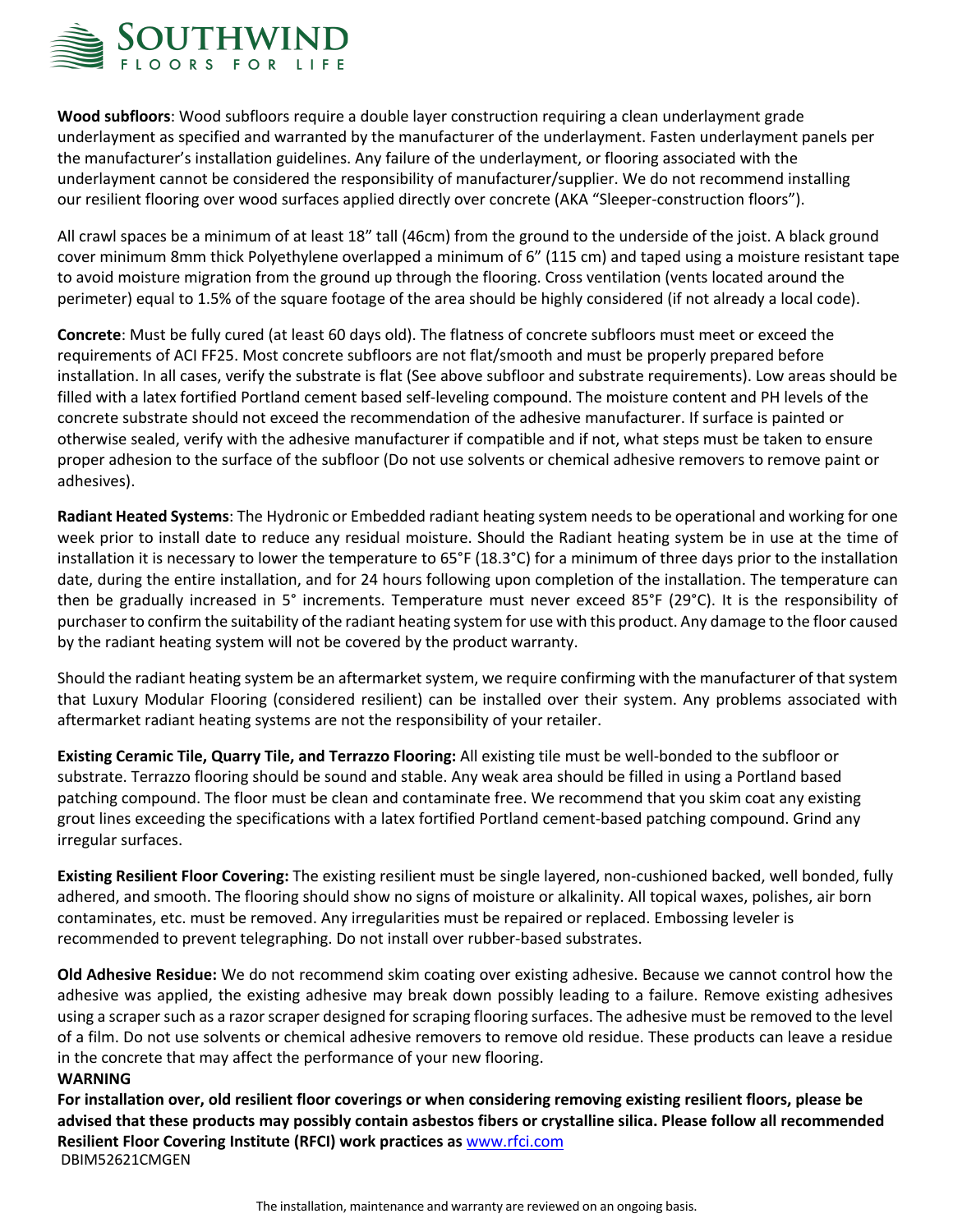

## **PRE-INSTALLATION**

- When calculating flooring square footage requirements, allow a minimum of an additional 10% for cuts, waste, and minor imperfections (this condition is called culling). If installing a diagonal or other special pattern, allow for 15- 20 % additional in material.
- All installations require estimating additional material, due to trimming and culling of material (overages occur). This overage then becomes what is commonly referred to as "Attic Stock". It isrecommended the end user keep attic stock in the event their installation require additional service.
- Verify material prior to installing, checking for debris or damage. Clean, trim or discard any affected sections.

#### **ACCLIMATION:**

- (Uncontrolled storage) Acclimate all materials in the area to be installed between the temperatures of 55°F to 100°F (12.78°C to 38°C) a minimum of 48 hours before, during, and after the installation. Protect flooring from excessive heat/cold during storage. If the product is stored in an environment different from the installation site and the temperature ranges are controlled within the 55°F to 100°F (12.78°C to 38°C) The offsite acclimation can be considered acceptable. Please note the material will need to be delivered directly to the installation site with no stops in between.
- It is recommended to mix panels from a minimum of 3 different boxes during installation to assure an even distribution of any minor color variations, slight variances in texture and glosslevels.
- It is recommended to undercut doorjambs, so the planks will slide easily under them. If the door casings are metal the 1/8" (2.5cm) expansion space can be filled using a silicone or acrylic silicone caulk. **Please note the expansion gap must be maintained under the doorjamb**.
- **INSTALLATION INSTRUCTIONS:** With glue down installation, it is best to plan your installation by measuring the length and width of your room and locating the center of your room in both directions. (Due to various layouts in rooms, you may end up with some panels larger or smaller). Adjust the starting row so the installation ends with a minimum of half the width of a plank. The length of the final planks will vary due to the stagger of the installation. Be sure to include the 1/8" (3mm) expansion space necessary allowing for expansion and contraction. Once you have determined your locations use a chalk line to mark your line for installation. Hint: Try dry racking (laying out) your panels prior to applying the adhesive to confirm this is an acceptablelayout.
- To better assist you in your installation you can divide your installation into sections allowing you to start in the center of your area.
- Apply the adhesive (per the manufacturer's instructions). Always take into consideration their specifications and when in doubt contact their Technical Services Team for adhesive related questions.
- While it is possible to install glue down installations with four corners together, it can complicate the installation.
- With tile installations a half stagger (Ashlar/Brick) stagger is normal (see Illustration A).
- With plank installations a random stagger will provide a realistic appearance (see Illustration R).

| <b>Illustration A</b> |  |  |  |  |  |  |  |  |  |  |  |  |  |
|-----------------------|--|--|--|--|--|--|--|--|--|--|--|--|--|
| Ashlar                |  |  |  |  |  |  |  |  |  |  |  |  |  |
|                       |  |  |  |  |  |  |  |  |  |  |  |  |  |

#### DBIM52621CMGEN